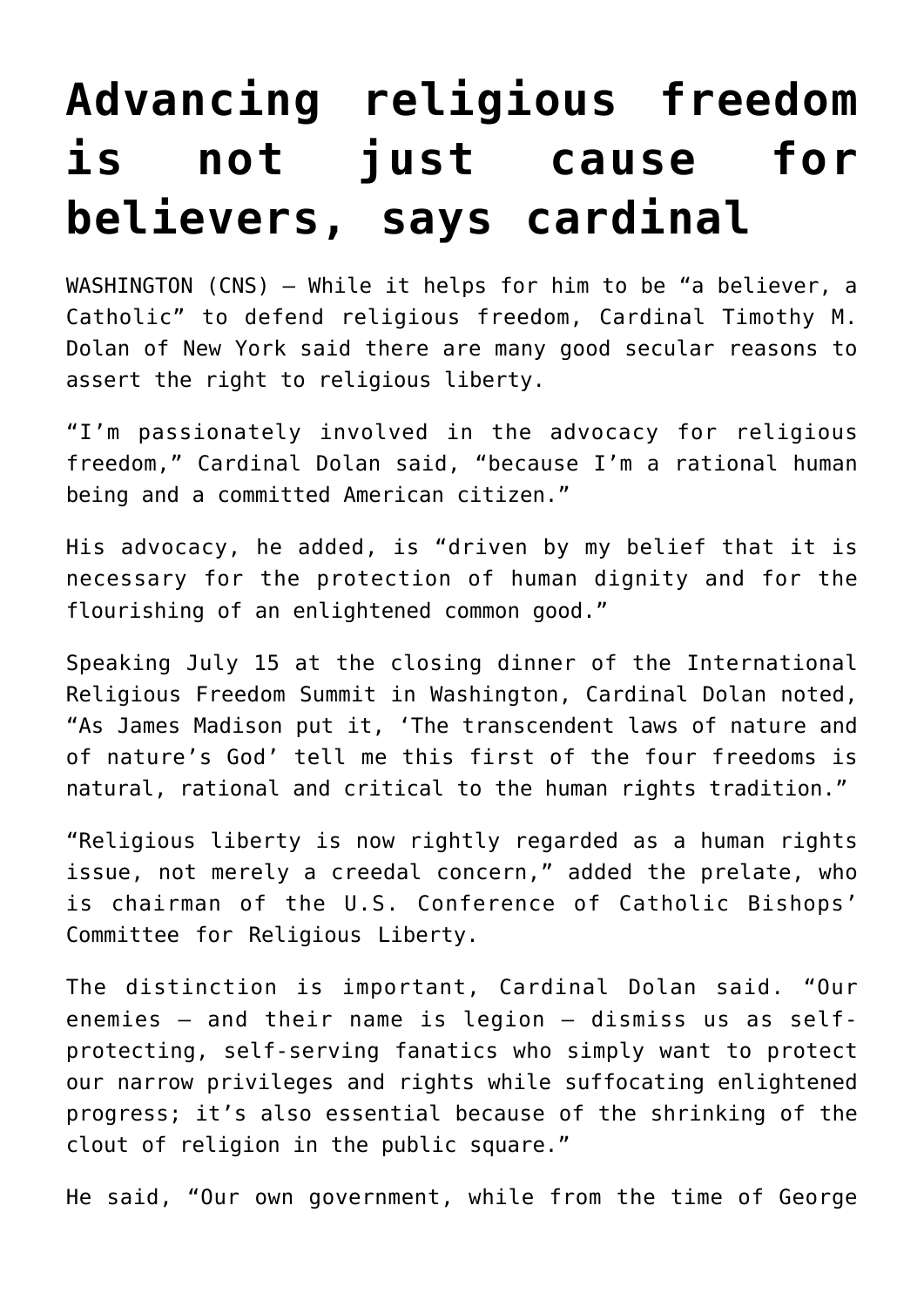Washington has seen the guarantee of religious freedom as a domestic priority and from the time at least of Woodrow Wilson as an international one, has now come to a heightened appreciation of how global affairs must often be understood through the lens of faith and reason."

"As our government grows in its sensitivity to the faith dimension in international discourse, so will it in its recognition that protection of religious freedom is a crucial component of our foreign policy — and, I might add, domestic," Cardinal Dolan said.

"[That] religion can inspire, encourage and foster hope in a world often thought desperate is a cause of optimism for us, as it keeps religion, and the insurance of its liberty, at the top of our agenda," he said.

"To realize that," he continued, "rare is the church, synagogue or mosque in this 'one nation under God' that does not often intercede for the preservation of our religious freedom, and for the liberties of persecuted believers, gives me hope."

Cardinal Dolan, in his remarks, noted the voices of religious leaders in advocating religious freedom.

"The Second Vatican Council expressed it well: 'The human person has a right to religious freedom … this right has its foundation in the very dignity of the human person as this dignity is known through the revealed word of God and by reason itself. … It is a civil right,'" he said.

He pointed to words of Pope Benedict XVI, in speaking before the United Nations: "If religious freedom erodes, gone is the guarantee of all our other liberties."

He added, "As Pope Francis remarked last year, 'How, then, do we undertake a journey of peace? How do we shatter the mentality of threats and fear? Only by pursuing a genuine